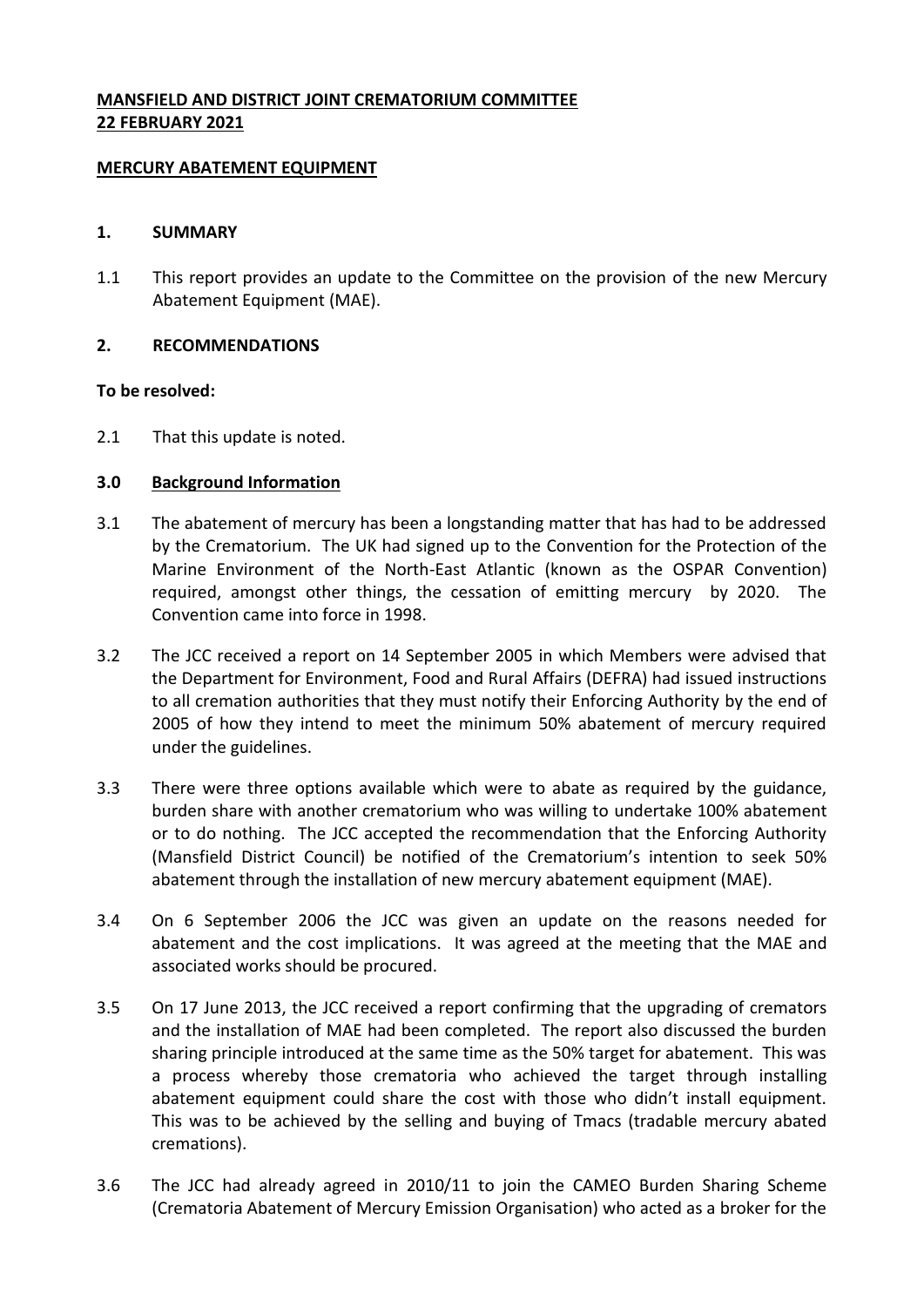trading of Tmacs. The Crematorium has been in a position since 2020/11 where it has received income from Tmacs but also has had to buy Tmacs where the abatement in any given year was less than 50%.

- 3.7 On 23 February 2018 a report was presented to the JCC advising on the issues with the MAE installed in 2010. At the time of the initial installation the preferred option was to use a fixed bed containing pelletised activated carbon in order to adsorb mercury from the gas stream. The primary benefit of a fixed bed was the large volume of carbon which has a long service period and requires no intervention from the operators. However, it was reported to the JCC that since 2011, there had been issues with reduction in system performance, reduced ability to maintain the system and no scope to develop the installation having regard to the ultimate target of 100% mercury abatement by 2020.
- 3.8 It was agreed that the MAE would be changed to ensure compliance with the 2020 target.

## **4.0 Current Position**

- 4.1 A report was received by the JCC on 7 September 2020 providing an update on the replacement MAE. There was a request to increase the budget from £627,000, the cost for MAE design, manufacture, delivery, installation and commissioning, to allow for works over and above that will arise from the main works.
- 4.2 The Committee agreed that the budget should not be increased until such time as it was possible to get quotes for the additional Builders accommodation works. The accommodation works when approved will be funded from capital reserves.
- 4.3 As referenced in the report on 7 September 2020, the accommodation work may include such items of work as:
	- Resin floor to transfer room. Required due to removal of cremator.
	- Making good to walls, ceilings etc. where No 1 cremator removed. Finishes and design to be approved possible public viewing
	- Sound insulation to transfer room.
	- Adaptation/new screen to roof mounted MAE plant.
	- Possible alterations to roof and recovering to mess room and mezzanine. Requires recovering prior to new equipment being fitted. Note that the recovering of the Crematory roof is an independent project subject to an insurance claim following copper theft. This work will be carried out in conjunction with MAE due to restrictions relating to a European Protected Species Licence (relating to bats) which gives restricted timescales when work can be carried out.
	- Possible structural steelwork alterations subject to final MAE design. (Equipment support)
	- Chimney flue alteration/additional flue, cladding etc.to external flue dependant on final design. Work to the chimney will also be subject to the European Protected Species licence restrictions.
	- Upgrade of incoming gas safety valve including connection to the fire alarm system.
	- New steel deck mezzanine over yard and mess room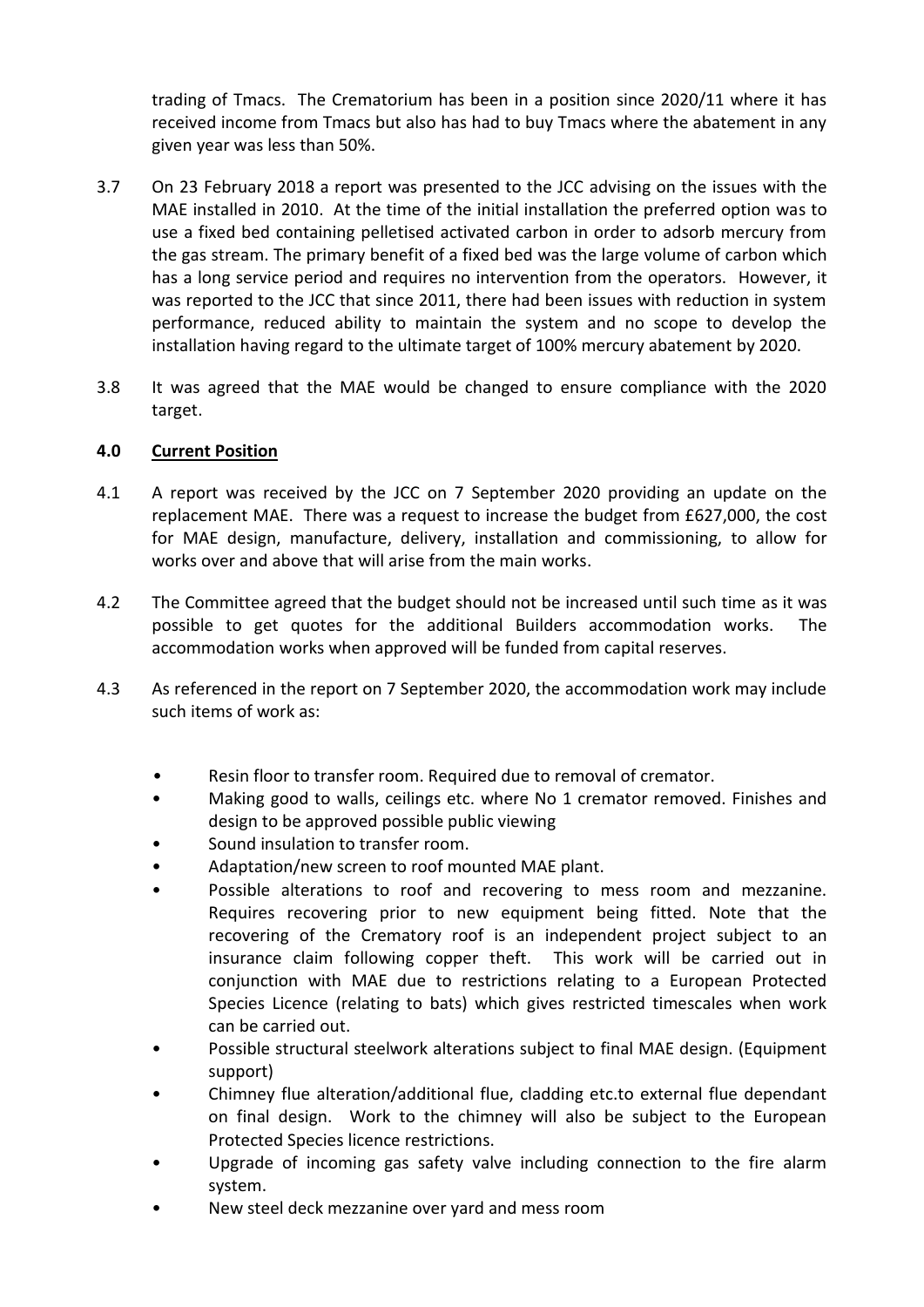- New screen to control room.
- New access gate to service yard.
- Electrics
- 4.4 It is unlikely that there will be any impact on the proposed PPW programme arising from the above works however if there is, the PPW will be amended accordingly
- 4.5 As previously reported, a contract was entered into with Matthews Environmental Solutions (Matthews) on 25 August 2020. The reason for using Matthews was reported to the Committee on 16 September 2019 when Members were advised that Matthews would need to be used to ensure compatibility with the existing cremators as the control system for the abatement system has to work in sync with the cremators. Members were also advised on 24 February 2020 that the order had been placed with Matthews reiterating the need to ensure compatibility with the cremators.
- 4.6 A meeting was held on site on 29 September 2020 in order for staff to meet the Project Manager for Matthews who would be looking after this project.
- 4.7 However due to the effects of Covid-19, Matthews have not yet been able to start the design work as they do not have the resource. Since March they have been severely impacted by the pandemic with remote working, staff having to quarantine, increased lead time on bought in equipment impacting on other projects and a high demand to support their clients who would otherwise have been unable to cremate due to having equipment at the end of its service life.
- 4.8 Matthews subsequently had a 14 day closure of their production facility due to members of their production and design team testing positive for Covid-19 and only returned to work on 9 November.
- 4.9 They have now reviewed the programme of work and assessed their resource capacity. In doing so, they have considered the fact that any substantial work on the roof area needs to be completed by the end of April due to the presence of bats. It is their view therefore that they should only start work if there is no risk of the works running beyond that time.
- 4.10 Given that they have had two closures due to Covid-19 they have anticipated some lost time due to the pandemic either from their operations or their supply chain. Based on this assessment they believe that they would not be able to be in a position to have the majority of the noisy/heavy work on the roof completed by the end of April 2021 and therefore would have to stop work and not be able re-commence work until October 2021 to comply with the restriction due to the bats. This would result in them leaving the site for five months in a state of partial construction and also having their site compound including welfare facilities etc being there for an extended period.
- 4.11 To avoid such disruption Matthews have issued a revised programme. Whilst this is not desirable, given the amount of disruption experienced to date and the potential for further disruption, it is a sensible approach to scheduling the works and not exposing the Crematorium to any risk of part completed works or non-compliance with the European Protected Species Licence should the work overrun into May 2021.
- 4.12 The key milestones within the revised programme are as follows: